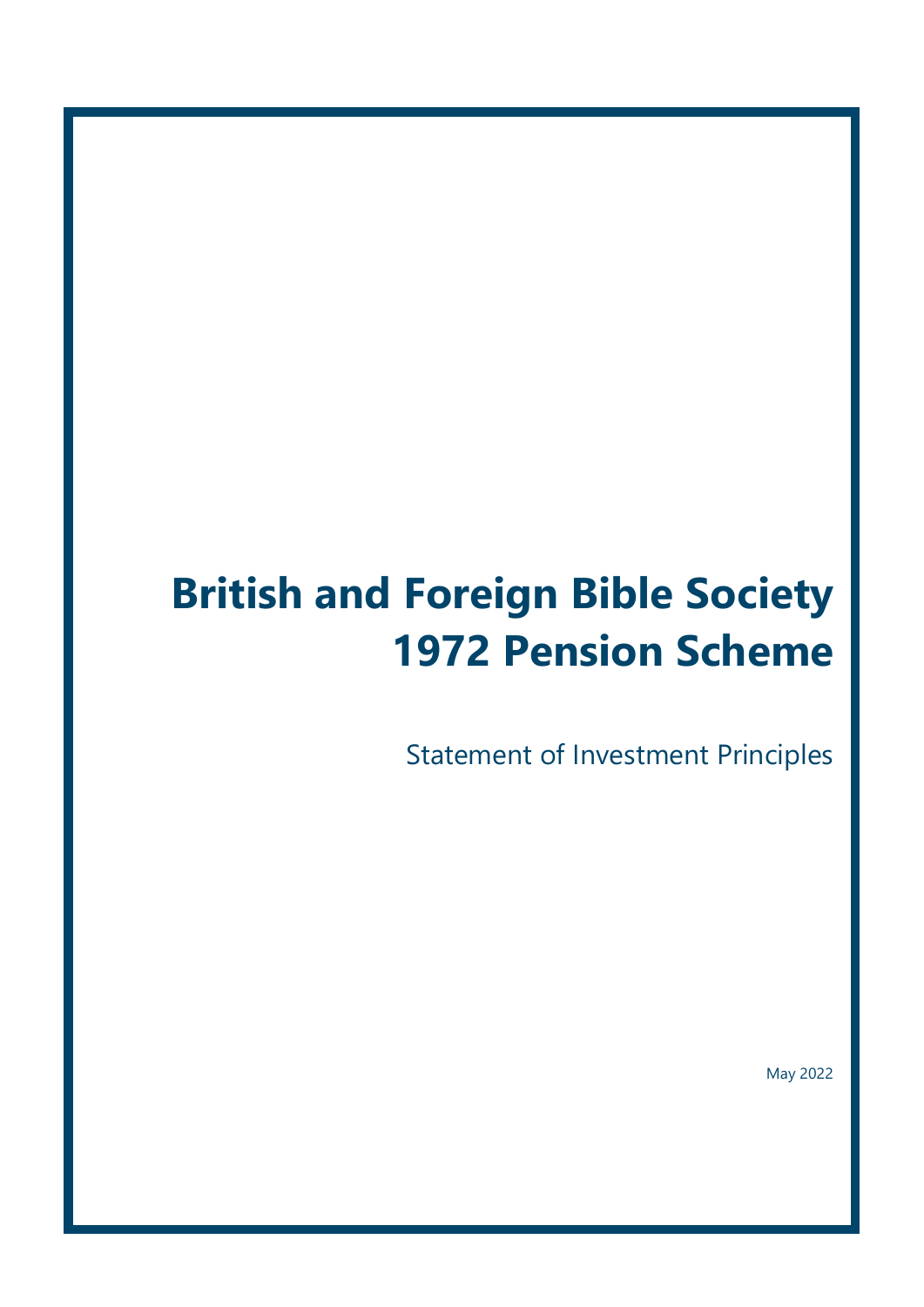# **1 Introduction**

- 1.1 This is the Statement of Investment Principles prepared by the Trustees of the British and Foreign Bible Society 1972 Pension Scheme (the Scheme). This statement sets down the principles governing decisions about investments for the Scheme in order to meet the requirements of:
	- the Pensions Act 1995, as amended by the Pensions Act 2004; and
	- the Occupational Pension Schemes (Investment) Regulations 2005, as amended by:
		- o the Occupational Pension Schemes (Investment) (Amendment) Regulations 2010;
		- o the Occupational Pension Schemes (Investment and Disclosure) (Amendment and Modification) Regulations 2018; and
		- o the Occupational Pension Schemes (Investment and Disclosure) (Amendment) Regulations 2019.
- 1.2 In preparing this statement, the Trustees have consulted the British & Foreign Bible Society ("BFBS"), the Principal Employer, and obtained advice from Barnett Waddingham LLP, the Trustees' investment consultant. Barnett Waddingham is authorised and regulated by the Financial Conduct Authority.
- 1.3 This statement has been prepared with regard to the 2001 Myners review of institutional investment (including subsequent updates) and Scheme Funding legislation as applicable.
- 1.4 The Trustees will review this statement at least every three years or if there is a significant change in the policy on any of the areas covered by the statement.
- 1.5 The investment powers of the Trustees are set out in Clause 20 of the Definitive Trust Deed & Rules, dated 28 June 2012. This statement is consistent with those powers.
- 1.6 As a Christian mission-led organisation, BFBS favours both an ethical and an 'Environmental, Social and Governance' (ESG) approach to investment management. In exercising their investment powers under the Scheme, the Trustees will bear in mind any risks to BFBS' reputation that might flow from their decisions.

# **2 Choosing investments**

- 2.1 The Trustees' policy is to set the overall investment target for the Scheme and then monitor the performance of their managers against that target. In doing so, the Trustees consider the advice of their investment consultant, whom they consider to be suitably qualified and experienced for this role.
- 2.2 The day-to-day management of the Scheme's assets is delegated to one or more investment managers. The Scheme's investment managers are detailed in the Appendix to this statement. The investment managers are authorised and regulated by the Financial Conduct Authority and are responsible for stock selection and the exercise of voting rights.
- 2.3 The Trustees review the appropriateness of the Scheme's investment strategy on an ongoing basis. This review includes consideration of the continued competence of the investment managers with respect to performance within any guidelines set. The Trustees will also consult the Employer before amending the investment strategy.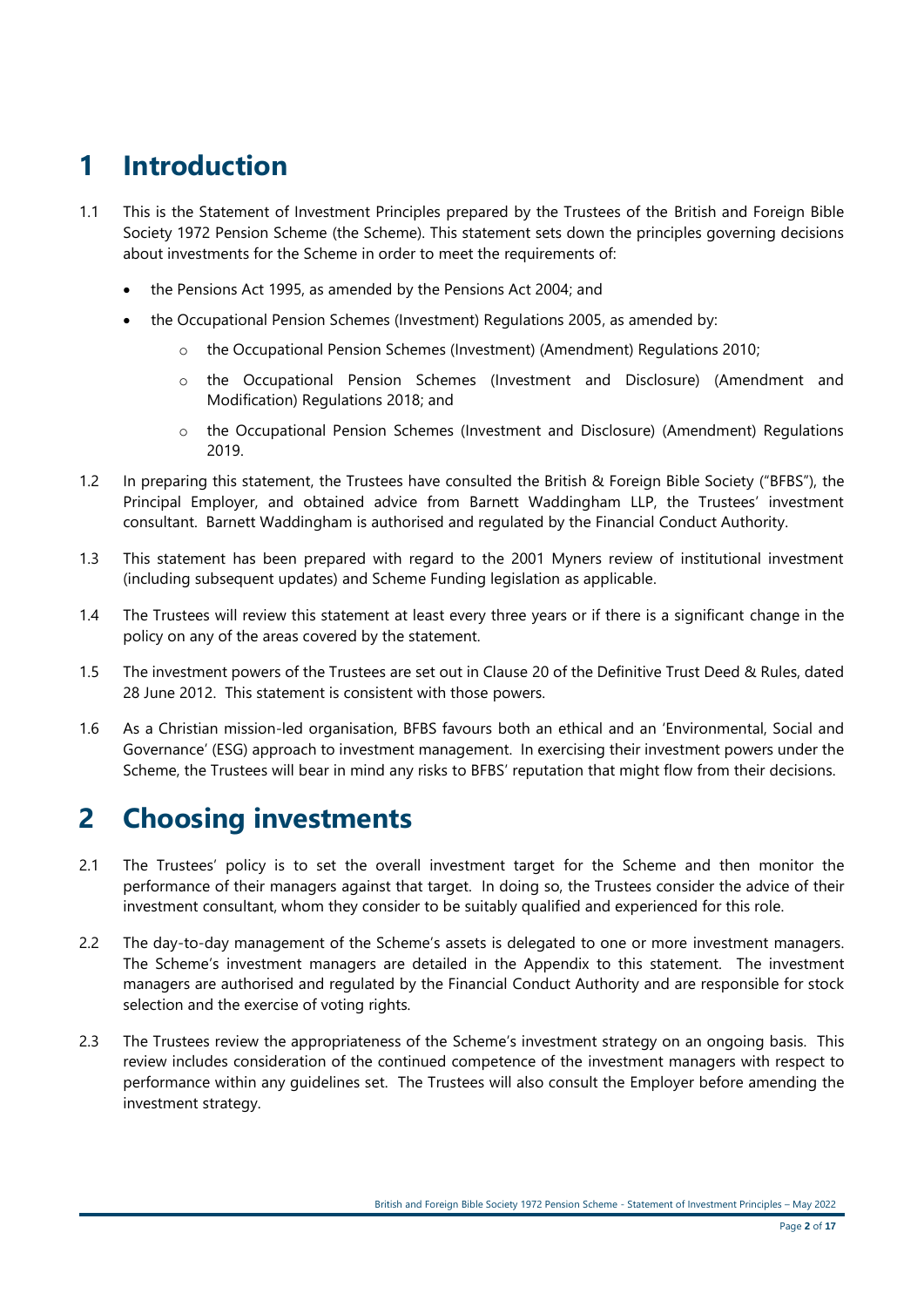# **3 Investment objectives**

- 3.1 The Trustees' main investment objectives are the:
	- "funding objective" to achieve full funding on an ongoing basis, using assumptions that contain a margin for prudence;
	- "stability objective" to have due regard to the likely level and volatility of required contributions when setting the Scheme's investment strategy; and
	- "security objective" to adopt a strategy that leads to an expected improvement in the solvency position of the Scheme.

The Trustees recognise that these objectives may conflict. For example, a greater allocation to less volatile assets may give greater security, but may result in a level of contributions which the Employers may find too difficult to support. The Trustees also recognise that in resolving this conflict, it is necessary to accept some risk.

The Trustees are aware of the relationship that exists between the particular investment portfolio that is held and the level of funding of the Scheme's liabilities at any time. The Trustees have obtained exposure to investments that they expect will meet the Scheme's objectives as best as possible.

# **4 Kinds of investments to be held**

- 4.1 The Scheme is permitted to invest in a wide range of asset classes, including:
	- Equities;
	- Diversified growth funds;
	- Property;
	- Alternatives, including private equity, commodities, hedge funds, infrastructure, currency and high yield debt;
	- Bonds:
	- Liability-driven investment (LDI) strategies;
	- Annuity policies; and
	- Cash.

### **5 The balance between different kinds of investments**

- 5.1 The Scheme invests in assets that are expected to achieve the Scheme's objectives. The allocation between different asset classes is contained within Appendix 1.
- 5.2 The asset allocation has been agreed after considering the Scheme's liability profile, funding position, expected return of the various asset classes and the need for diversification.
- 5.3 The Trustees consider the merits of both active and passive management for the various elements of the portfolio and may select different approaches for different asset classes. The current arrangements are set out in the Appendix to this statement.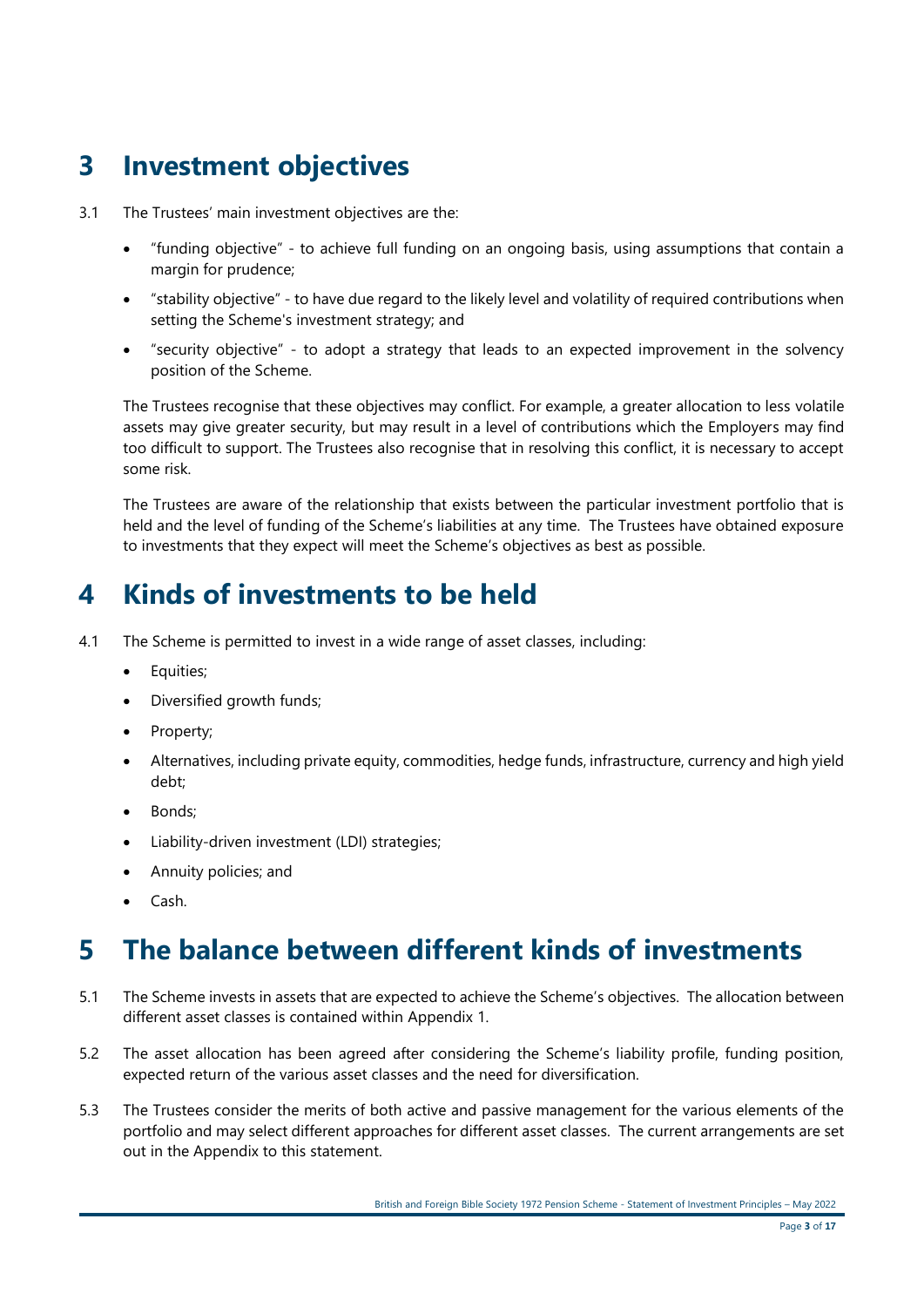- 5.4 From time to time, the Scheme may hold cash and therefore deviate from its strategic or tactical asset allocation in order to accommodate for any short-term cashflow requirements or any other unexpected items.
- 5.5 The Trustees are aware that the appropriate balance between different kinds of investments will vary over time and therefore the Scheme's asset allocation will be expected to change as the Scheme's liability profile matures.

### **6 Risks**

6.1 The Trustees have considered the following risks with regard to the Scheme's investment policy and the Scheme's liabilities, and have considered ways of managing / monitoring these risks.

| The Trustees monitor the performance of each of the Scheme's investment<br>managers on a regular basis with the assistance of reports from their investment<br>consultant and have meetings with the investment managers from time to time as<br>necessary. The Trustees have a written agreement with each investment manager,<br>which contains a number of restrictions on how each investment manager may<br>operate.                                                                            |  |
|------------------------------------------------------------------------------------------------------------------------------------------------------------------------------------------------------------------------------------------------------------------------------------------------------------------------------------------------------------------------------------------------------------------------------------------------------------------------------------------------------|--|
| Each investment manager is expected to manage broadly diversified portfolios and<br>to spread assets across a number of individual shares and securities. Furthermore,<br>the Trustees consider the proportion of the Scheme's assets held with each<br>investment manager and monitor this via the reports received from their<br>investment consultant.                                                                                                                                            |  |
| The Scheme's liabilities are denominated in sterling. The Scheme may gain<br>exposure to overseas currencies by investing in assets that are denominated in a<br>foreign currency or via currency management. The Trustees are mindful of this risk<br>and may allow or instruct their investment managers to use derivatives to manage<br>this risk.                                                                                                                                                |  |
| The risk of loss of investment by each investment manager and custodian is<br>assessed by the Trustees. This includes losses beyond those caused by market<br>movements (e.g. default risk, operational errors or fraud).                                                                                                                                                                                                                                                                            |  |
| Each investment manager is responsible for monitoring counterparty credit risk<br>where relevant.                                                                                                                                                                                                                                                                                                                                                                                                    |  |
| The Trustees acknowledge that it is the relative level of the assets compared to the<br>liabilities, rather than the absolute value of the assets, that determines the security<br>of benefits for members. The Trustees monitor and review the investment strategy<br>with respect to the liabilities. The investment strategy will be set with consideration<br>of the appropriate level of risk required for the funding strategy, as set out in the<br>Scheme's Statement of Funding Principles. |  |
| The creditworthiness of the Employer and the size of the pension liability relative<br>to the Employer's income are monitored on a regular basis. The appropriate level<br>of investment risk is considered with reference to the strength of the Employer<br>covenant.                                                                                                                                                                                                                              |  |
|                                                                                                                                                                                                                                                                                                                                                                                                                                                                                                      |  |

British and Foreign Bible Society 1972 Pension Scheme - Statement of Investment Principles – May 2022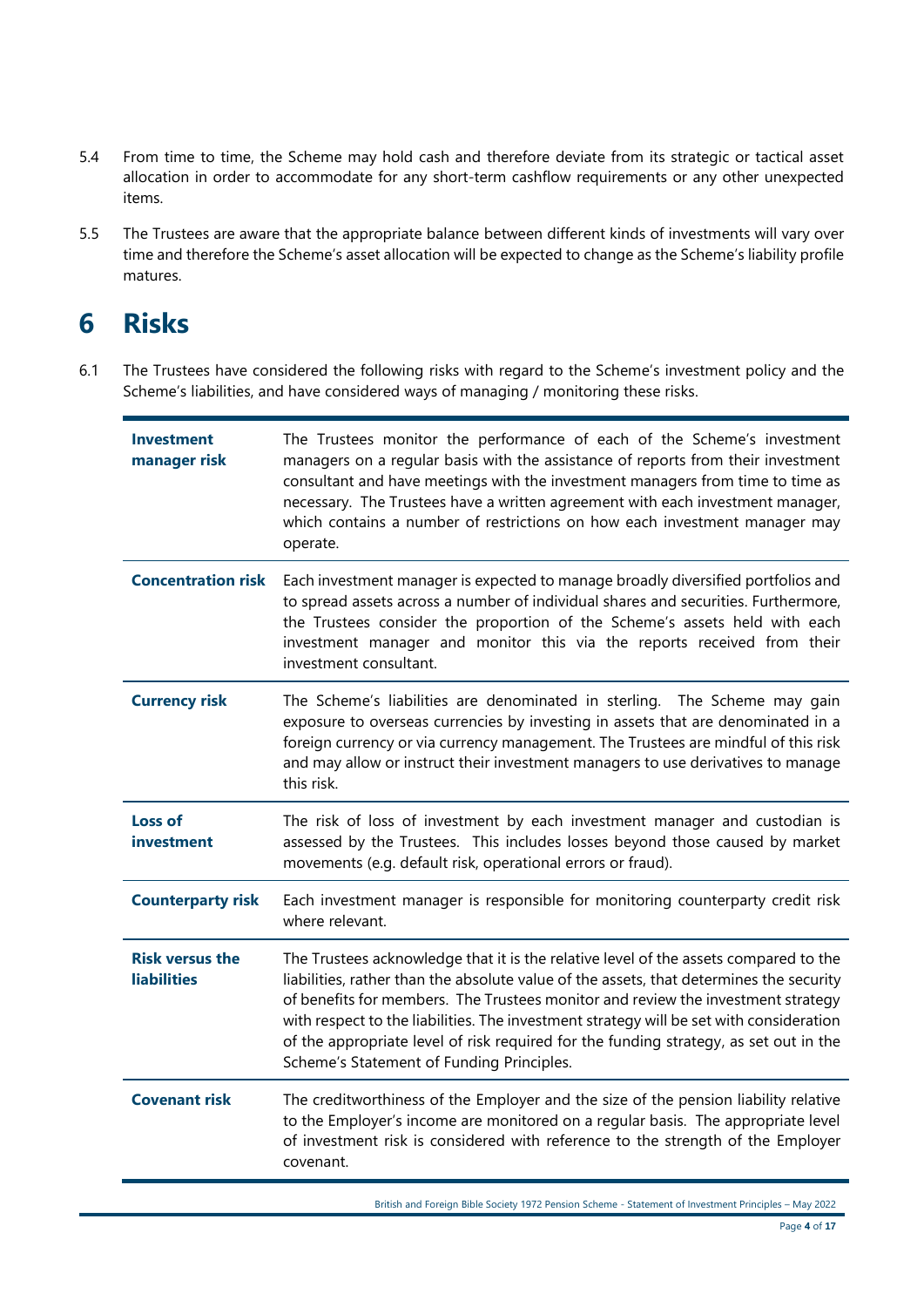| <b>Solvency and</b><br>mismatching risk | Risk is addressed through the asset allocation strategy and ongoing triennial<br>actuarial valuations. The Trustees are aware that the asset allocation required to<br>minimise the volatility of the solvency position may be different from that which<br>would minimise the volatility on the Scheme's funding basis.                                                                  |
|-----------------------------------------|-------------------------------------------------------------------------------------------------------------------------------------------------------------------------------------------------------------------------------------------------------------------------------------------------------------------------------------------------------------------------------------------|
| <b>Asset allocation</b><br>risk         | The Trustees recognise that their choice of asset allocation is likely to have the<br>biggest impact upon the overall performance of the Scheme's assets. The Trustees<br>set the asset allocation having received advice from their investment consultant.<br>The asset allocation is detailed in the Appendix to this statement and is monitored<br>on a regular basis by the Trustees. |
| <b>Liquidity risk</b>                   | The Scheme invests in assets such that there is a sufficient allocation to liquid<br>investments that can be converted into cash at short notice given the Scheme's<br>cashflow requirements. The Scheme's administrators assess the level of cash held<br>in order to limit the impact of the cashflow requirements on the investment policy.                                            |
| <b>Governance risk</b>                  | Each investment manager is expected to undertake good stewardship and positive<br>engagement in relation to the assets held. The Trustees monitor these actions and<br>will report on the managers' practices in their annual Implementation Statement.                                                                                                                                   |
| <b>ESG/climate risk</b>                 | The Trustees have considered long-term financial risks to the Scheme and believe<br>ESG factors, as well as climate risk, are potentially financially material. They will<br>continue to develop their policy to consider these, alongside other factors, when<br>selecting or reviewing the Scheme's investments in order to avoid unexpected<br>losses.                                 |

# **7 Custody**

7.1 Investment in pooled funds gives the Trustees a claim on units within funds, rather than direct ownership of the underlying assets. The investment managers of the pooled funds are each responsible for the selection, appointment and monitoring of the custodian of their fund's assets. This process minimizes the risk of the loss of an investment.

# **8 Expected return on investments**

- 8.1 The Trustees have regard to the relative investment return and risk exposures that each asset class is expected to provide. The Trustees are advised by their professional advisors on these matters, whom they deem to be appropriately qualified experts. However, the day-to-day selection of investments is delegated to the investment managers.
- 8.2 The Trustees recognise the need to distinguish between nominal and real returns and to make appropriate allowance for inflation when making decisions and comparisons.
- 8.3 In considering the expected return from investments, the Trustees recognise that different asset classes have different long-term expected returns and expected volatilities relative to the liabilities.
- 8.4 Having established the investment strategy, the Trustees monitor the performance of each investment manager against an agreed benchmark as frequently as appropriate according to market conditions and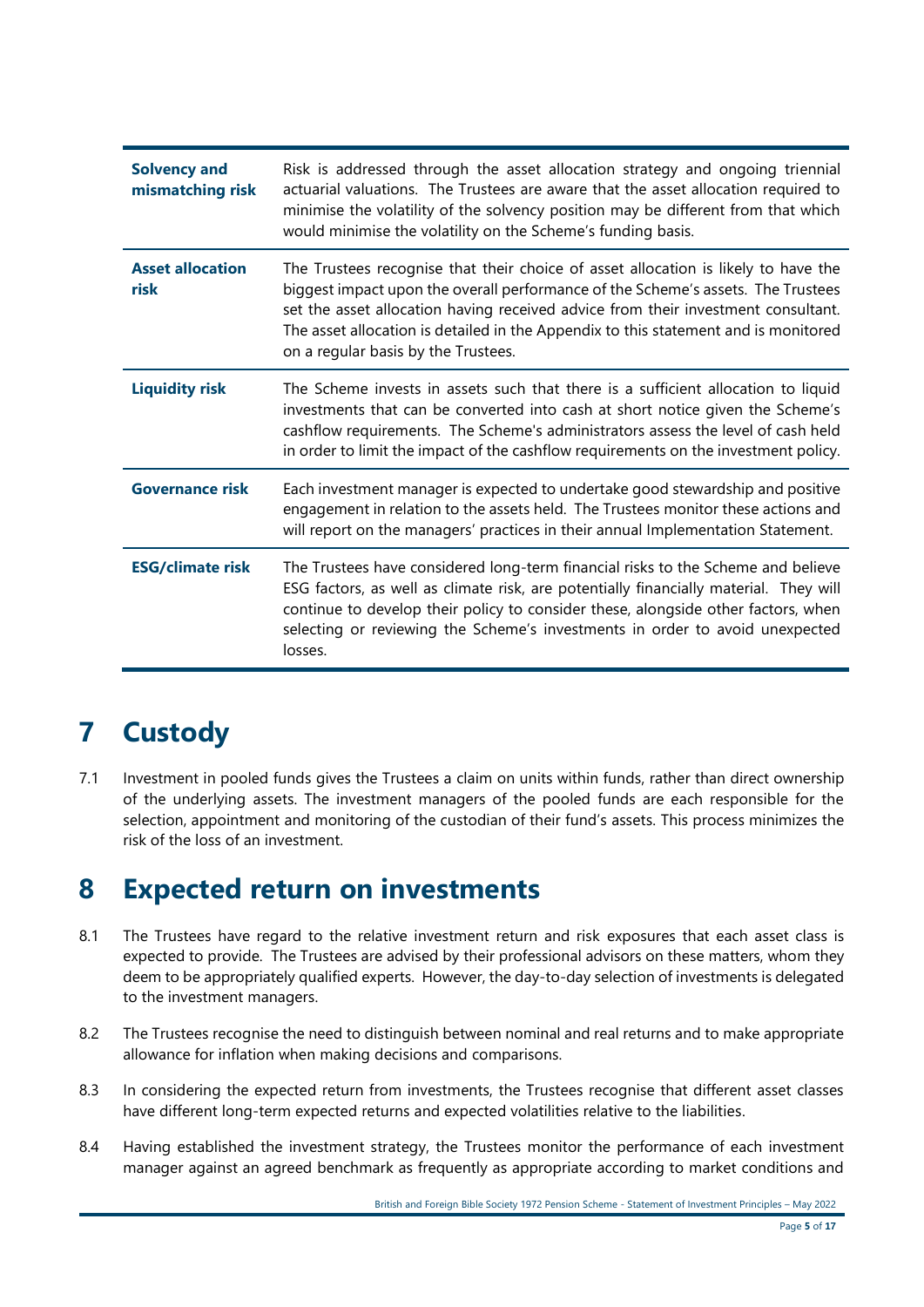the Scheme's funding position. The Trustees meet the Scheme's investment managers as frequently as is appropriate in order to review their performance.

### **9 Realisation of investments**

- 9.1 The Trustees have delegated the responsibility for buying and selling investments to the investment managers. The Trustees have considered the risk of liquidity as referred to above.
- 9.2 Ultimately, the investments will all have to be sold when the Scheme's life comes to an end. In this situation, the Trustees are aware of the fact that the realisable value of some investments, were there to be a forced sale, might be lower than the market value shown in the Scheme accounts.

# **10 ESG factors, ethical investing, engagement and voting rights**

10.1 The Trustees' policies in relation to these matters are set out in Appendix 2

### **11 Agreement**

11.1 This statement was agreed by the Trustees and replaces any previous statements. Copies of this statement and any subsequent amendments will be made available to the Employer, members of the Scheme, the investment managers, the Scheme Actuary and the Scheme Auditor upon request.

**Signed:** Graham Cooper **Date:** 18 May 2022

**On behalf of the Trustees of the British and Foreign Bible Society 1972 Pension Scheme**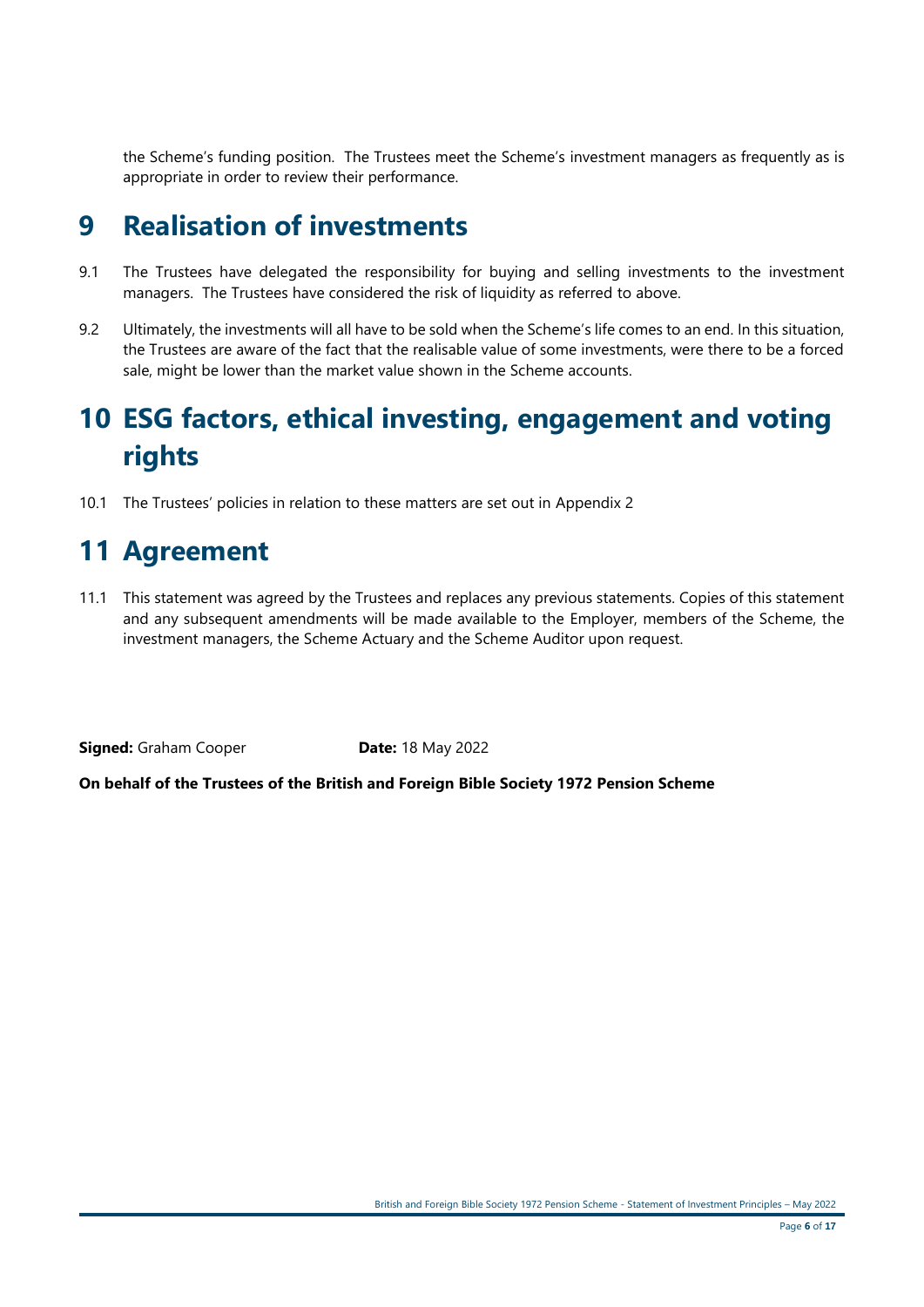### **Appendix 1 Notes on the Scheme's investment policy in relation to the current Statement of Investment Principles dated May 2022**

### **Choosing investments**

The Trustees have appointed the following investment managers to carry out the day-to-day investment of the assets:

- Baillie Gifford:
- Ruffer;
- Aegon Asset Management;
- M&G Investments; and
- Legal & General Investment Management.

The investment managers are authorised and regulated by the Financial Conduct Authority.

The Trustees have appointed Barnett Waddingham LLP to advise on investment matters.

The Trustees have an AVC contract with Prudential Assurance Company Limited for the receipt of members' Additional Voluntary Contributions.

### **Strategic asset allocation**

The Scheme has a benchmark strategic asset allocation for invested assets as set out in the table below. The Trustees recognise that the allocation of investments to different asset classes will vary over time as a result of market movements. The Trustees seek to maintain a balance between maintaining the asset allocation in line with the benchmark and limiting the costs of rebalancing.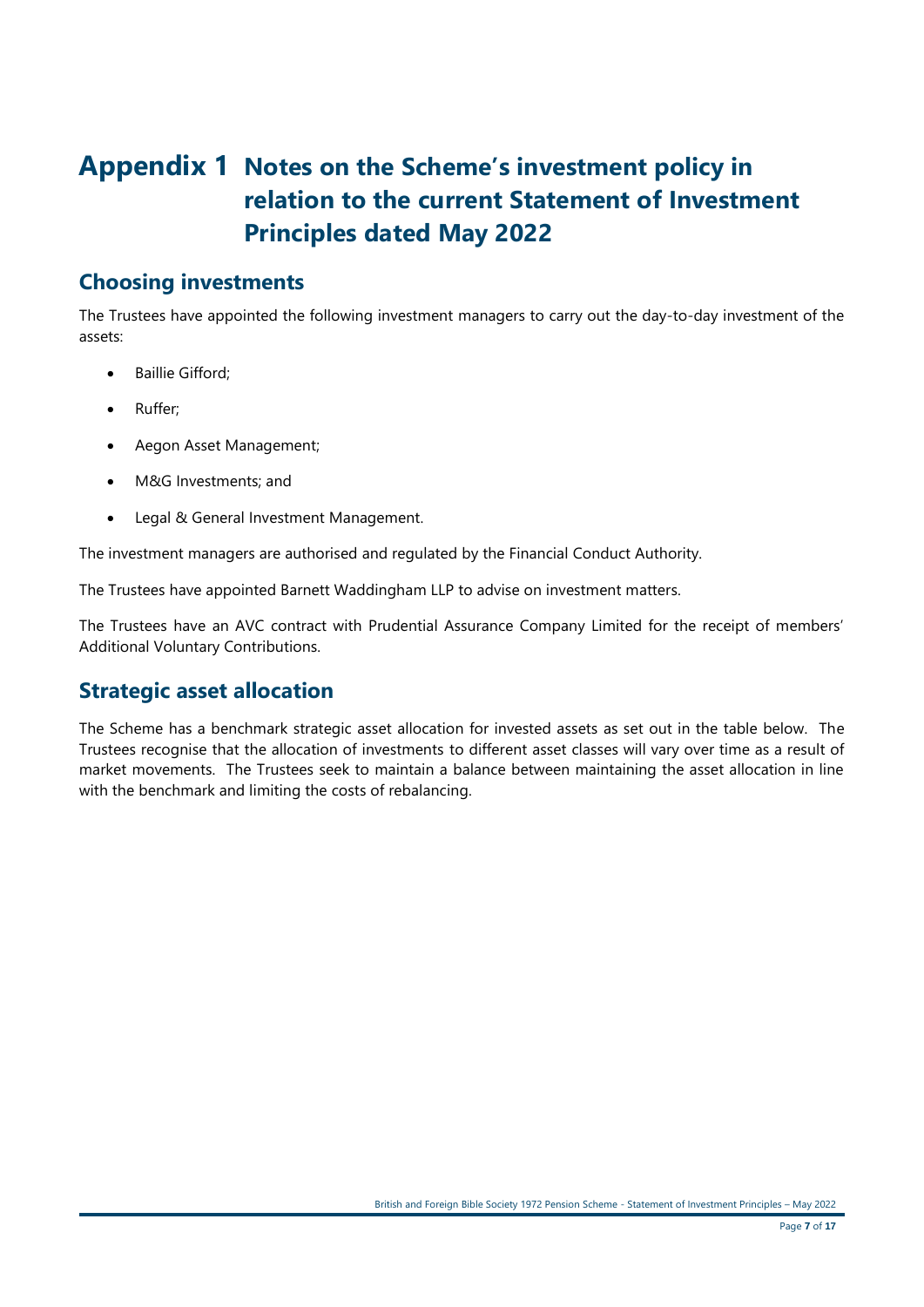| <b>Fund</b>                             | <b>Benchmark allocation</b> |  |
|-----------------------------------------|-----------------------------|--|
| <b>Growth assets</b>                    |                             |  |
| Baillie Gifford Diversified Growth Fund | 60% - 70%                   |  |
| Ruffer Absolute Return Fund             |                             |  |
| Aegon Ethical Cautious Managed Fund     |                             |  |
| M&G Discretionary Fund                  |                             |  |
| <b>Protection assets</b>                |                             |  |
| M&G Long Dated Corporate Bond Fund      | $30\% - 40\%$               |  |
| L&G Active Corporate Bond Fund          |                             |  |
| L&G Matching Core Real Long Fund        |                             |  |
| <b>Total</b>                            | 100%                        |  |

#### **Investments and disinvestments**

The Scheme's cashflow requirements are expected to be partly met by the Employers' contributions, however when these are insufficient the Trustees may disinvest some of its investments. The Trustees have established a policy of disinvesting from the M&G Discretionary Fund to meet cashflow requirements as they arise and the Trustees review the balance of the assets on a regular basis to determine if it would be appropriate for rebalancing action to be taken.

A working balance of cash is held within the Scheme for the imminent payment of benefits and expenses. Under normal circumstances, it is not the Trustees' intention to hold a significant cash balance and this is monitored regularly.

### **Investment benchmarks and objectives**

The investment benchmarks and objectives for each of the funds are given below.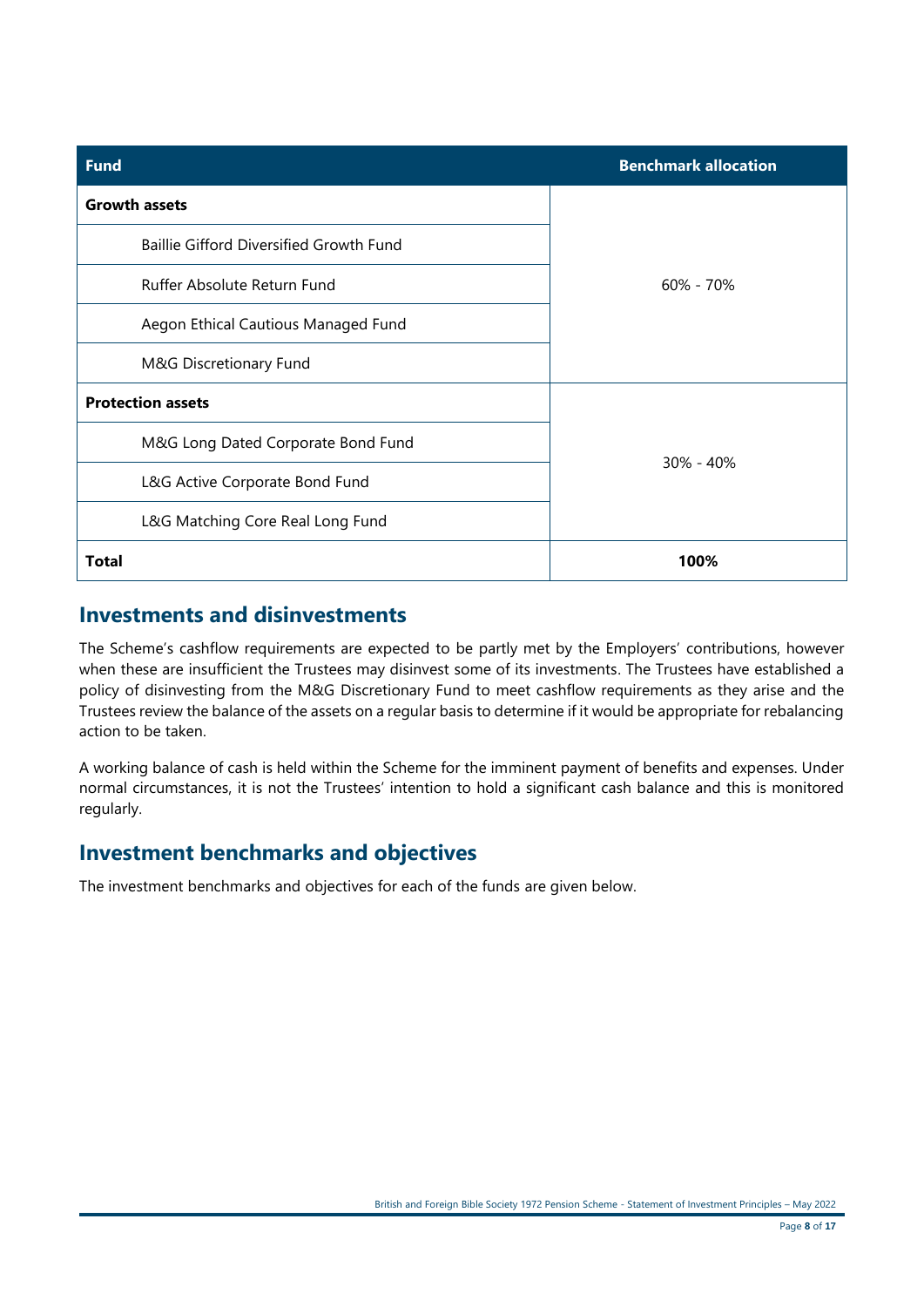| <b>Manager</b>            | <b>Fund</b>                                | <b>Benchmark</b>                                                              | <b>Objectives</b>                                                                          |
|---------------------------|--------------------------------------------|-------------------------------------------------------------------------------|--------------------------------------------------------------------------------------------|
| <b>Baillie</b><br>Gifford | Diversified Growth Fund                    | Bank of England Base Rate                                                     | Outperform benchmark by 3.5% p.a. net of<br>fees over rolling 5 year periods               |
| Ruffer                    | Absolute Return Fund                       | Bank of England Base Rate                                                     | No formal target                                                                           |
| Aegon                     | <b>Ethical Cautious</b><br>Managed Fund    | Investment Association<br>Mixed 20-60% Sector                                 | Outperform benchmark, returning top<br>quartile performance over rolling 3 year<br>periods |
| M&G                       | Discretionary Fund                         | Mix of asset class indices<br>set by the M&G Treasury &<br>Investment Office* | Outperform benchmark by 1.15% to 1.4%<br>p.a. gross of fees over rolling 3 year periods    |
| M&G                       | Long Dated Corporate<br><b>Bond Fund</b>   | iBoxx Sterling Non-Gilt<br>Over 15 year Index                                 | Outperform benchmark by 0.8% p.a. gross<br>of fees over rolling 3 year periods             |
| Legal &<br>General        | Active Corporate Bond<br>Fund - All Stocks | iBoxx Sterling Non-Gilt All<br>Stocks Index                                   | Outperform benchmark by 0.75% p.a. gross<br>of fees over rolling 3 year periods            |
| Legal &<br>General        | Matching Core Real<br>Long Fund            | N/A                                                                           | To reduce the Scheme's risk exposure to<br>changes in interest and inflation rates         |

*\* As at December 2021: 27% FTSE All-Share Index, 9.4% FTSE World North America Index; 9.8% FTSE World Europe (ex-UK) Index; 4.2% FTSE Japan Index; 9.8% FTSE All World Asia Pacific ex-Japan Index; 3.2% MSCI Emerging Markets Index; 1.6% MSCI China All Shares Index, 7.5% PPL Property Fund 1 month gross return; 2.0% Alternative Assets Internal Composite, 0.7% Blended Emerging Market Debt Index, 2.3% Merrill Lynch Global High Yield Index; 2.0% Sterling Overnight Index Average (SONIA) 1 Week; 9.5% iBoxx Sterling Non-Gilts Index; 7.0% Barclays US Aggregate Bond Index (GBP), 3.0% Asia Internal Composite, 1.0% Merrill Lynch Euro Corporate Bond Index (GBP).*

The performance of the investment managers will be monitored as frequently as the Trustees consider appropriate in light of the prevailing circumstances. The monitoring takes into account both short-term and long-term performance.

The AVC arrangement is reviewed from time to time.

#### **Fee arrangements**

The fee arrangements with the investment managers are summarised below.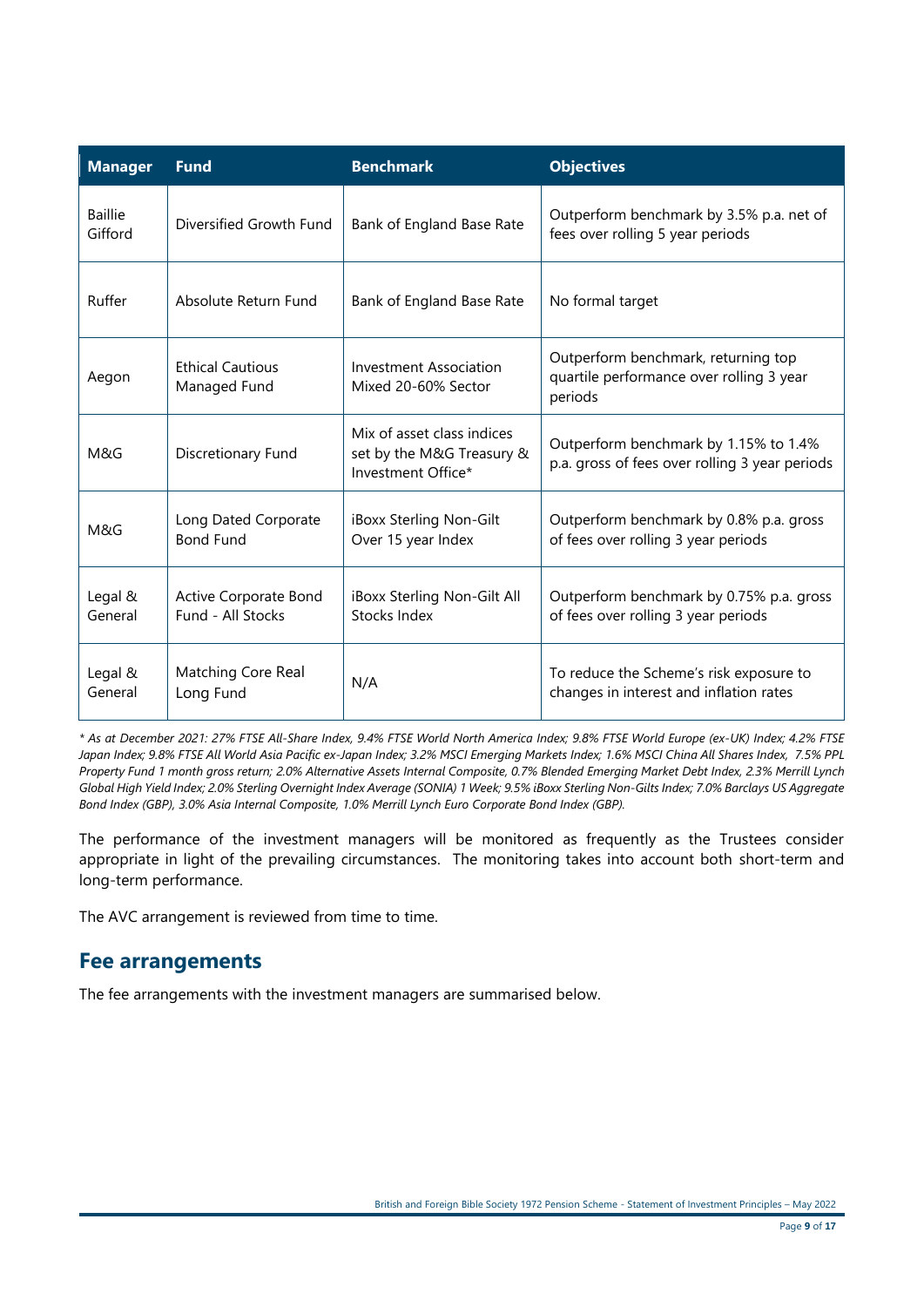| <b>Manager</b>         | <b>Fund</b>                             | Fees (AMC) (p.a.)                |
|------------------------|-----------------------------------------|----------------------------------|
| <b>Baillie Gifford</b> | Diversified Growth Fund                 | 0.65%                            |
| Ruffer                 | Absolute Return Fund                    | 1.20%                            |
| Aegon                  | <b>Ethical Cautious Managed Fund</b>    | 0.56%                            |
| M&G                    | Discretionary Fund                      | 0.40%                            |
|                        | Long Dated Corporate Bond Fund          | 0.30%                            |
| Legal & General        | Active Corporate Bond Fund - All Stocks | $0.20\% +$ fixed fee £1,000 p.a. |
|                        | Matching Core Real Long Fund            | 0.24%                            |

Barnett Waddingham is remunerated on a time cost basis although fixed fees may be agreed with the Trustees for particular projects.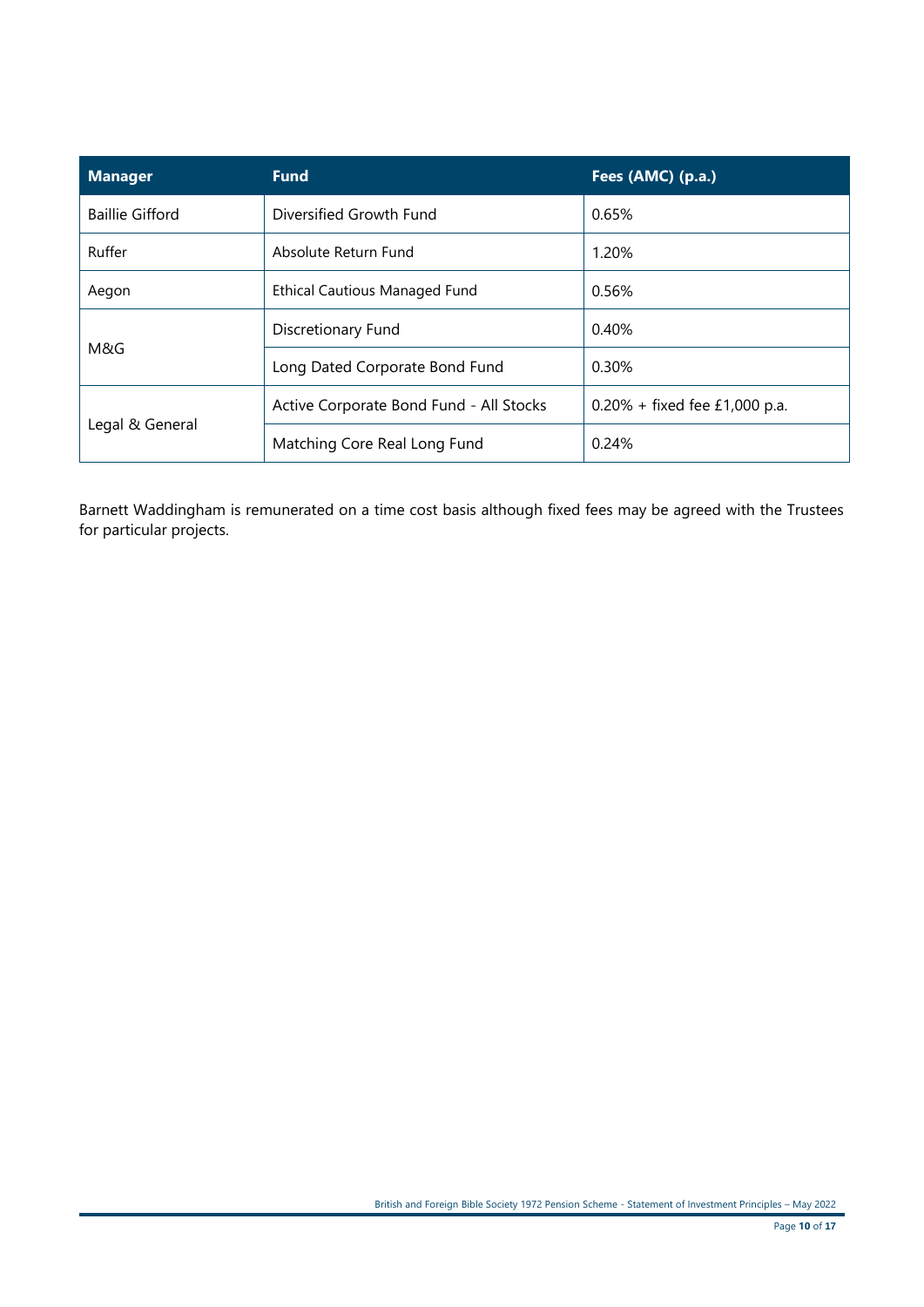### **Appendix 2 ESG factors, ethical investing, engagement and voting rights**

### **Financial materiality**

The Trustees have received training from their investment consultant on the financial materiality of environmental, social and governance ("ESG") issues, including climate change, within their investment strategy. The Trustees considered the research findings presented when forming their views on the financial materiality of ESG factors as they apply to the Scheme's current investments.

The Trustees believe that ESG factors are financially material – that is, they have the potential to impact the value of the Scheme's investments over the lifetime of the Scheme (which is expected to be greater than ten years). The Trustees appreciate that the extent and method of incorporating ESG within an investment strategy and process will differ between asset classes.

### **Trustees' policy**

The Trustees' policy on these matters, including engagement and the exercise of voting rights, is set out below. Through their consultation with the Principal Employer when setting this Statement of Investment Principles, the Trustees have made the Principal Employer aware of their policy on ESG and climate related risks, how they intend to manage them and the importance that the pensions industry as a whole, and its regulators, place on them. The Trustees have regard to the Employers' policy on these matters and review their approach periodically.

The Trustees believe it is not generally appropriate to take into account individual members' views when establishing the policy on ESG issues, engagement and voting rights.

The views of the Trustees on ESG factors are considered separately for each asset class the Scheme is invested in as follows:

- **Multi-asset growth funds**  the Trustees believe that ESG issues will be financially material to the riskadjusted returns achieved by the Scheme's multi-asset growth fund managers. The investment managers should take ESG into account in the selection, retention, and realisation of investments, as well as in the exercise of voting rights.
- **Active bonds** the Trustees believe that ESG issues will be financially material to the risk-adjusted returns achieved by the Scheme's active bond managers. The Trustees recognise that fixed-income assets do not include voting rights, however, they expect engagement with companies by their managers.
- **LDI** the Trustees believe there is less scope for the consideration of ESG issues to improve risk-adjusted returns in this asset class because of the nature of the instruments used within the LDI funds.

As an investor in pooled funds, the Trustees delegate the consideration of all financially material factors in relation to determining the underlying holdings within the pooled funds, including ESG factors, to the Scheme's investment managers as part of their day-to-day management. The Scheme's investment managers will ultimately act in the best interests of the Scheme's assets to maximise returns for a given level of risk. The Trustees' policy on appointing, monitoring and replacing the managers are as follows:

• When selecting new investments, the Trustees will request information on ESG integration credentials as part of the proposals. However, an investment manager's excellence in this area will not necessarily take precedence over other factors, including (but not limited to) historical performance or fees.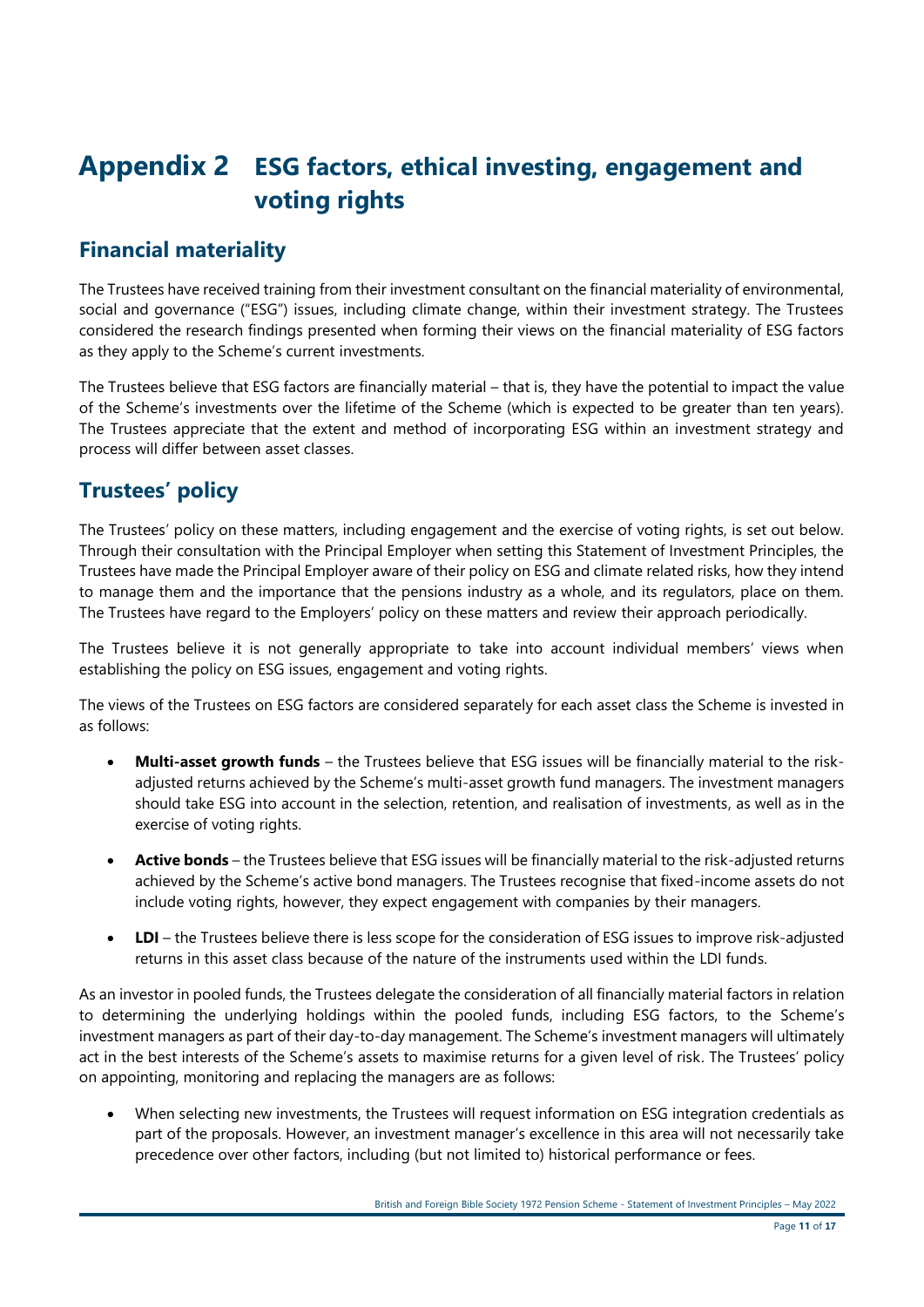- The Trustees monitor their investments regularly with the help of their investment consultant. If, as part of this monitoring process, any issues specifically related to the ESG factors are identified, the Trustees may request further information from the Scheme's managers and engage with them in relation to these matters.
- If any significant ESG related issues are identified for a fund or a manager, the Trustees may choose to replace them. However, as per the appointment of funds and managers, the investment manager's shortcomings in this area will not necessarily be seen as sufficient reason for replacement and will not necessarily take precedence over consideration of other factors.

The Trustees will also take ESG factors into account as part of determining the strategic asset allocation and consider these factors as part of ongoing reviews of the Scheme's investments.

The Trustees will be reliant on the information presented by the investment managers and their investment consultant regarding the extent to which an investment manager allows for ESG in making their investment decisions.

The Trustees will continue to monitor and assess ESG factors, alongside the risks and opportunities arising from them, as follows:

- The Trustees will obtain training on ESG considerations in order to understand fully how ESG factors, including climate change, could impact the Scheme and its investments;
- As part of ongoing monitoring of the Scheme's investment managers, the Trustees may use any ESG ratings information available within the pensions industry or provided by its investment consultant, to assess how the Scheme's investment managers take account of ESG issues; and
- The Trustees will request that all of the Scheme's investment managers provide information about their ESG policies, alongside details of how they integrate ESG into their investment processes, on an annual basis.

### **Policy for taking into account non-financial matters**

The Trustees' preference is to go beyond considering ESG factors and take an ethical approach with respect to the Scheme's investments. However, the Trustees recognise that implementing a specific ethical investment policy for the Scheme would prove extremely difficult to effect whilst the investments are made through the medium of pooled funds. Therefore, rather than incurring the costs associated with making changes to the Scheme's existing investments, the Trustees have chosen to make the consideration and implementation of manager's engagement, ESG and ethical policies a key part of their criteria for selecting and reviewing investment managers. The Scheme does have exposure to one specifically ethical mandate via a pooled fund, details of which are set out in Appendix 1.

#### **Policy on the exercise of voting rights and engagement activities**

The Trustees believe that good stewardship and positive engagement lead to improved governance and better risk-adjusted investor returns.

As an investor in pooled funds, the Trustees delegate the responsibility of exercising of the rights (including voting rights) attaching to the Scheme's investments to the investment managers, who are signatories to the UK Stewardship Code or equivalent. Managers are expected to exercise voting powers with the objective of preserving and enhancing long-term stakeholder value. The Trustees also delegate undertaking engagement activities to the investment managers. The Trustees expect managers to engage with key stakeholders (which may include issuers of debt or equity, corporate management, regulators and governance bodies) relating to their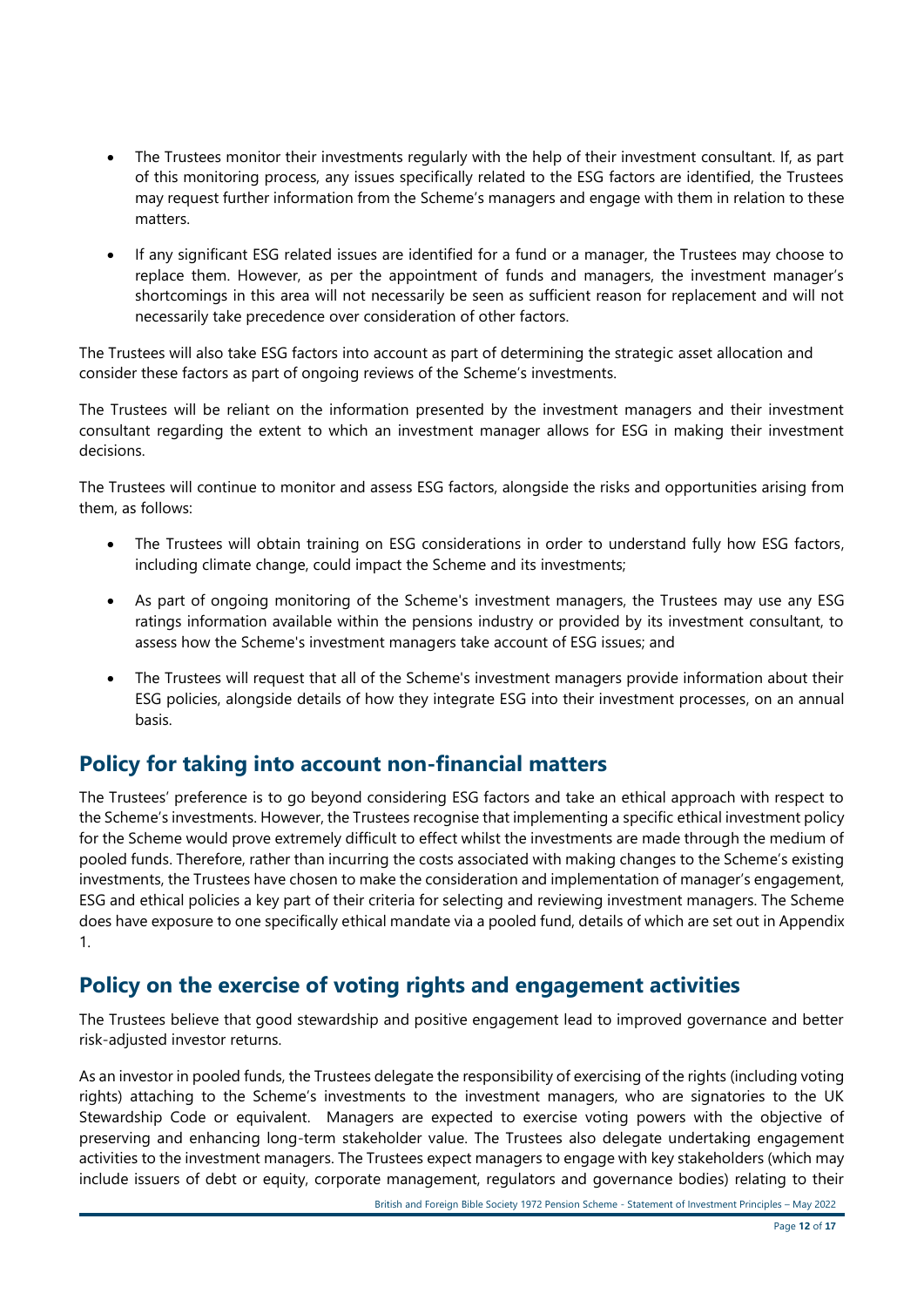investments in order to improve corporate behaviours and governance, improve performance and social and environmental impact and to mitigate financial risks. The Trustees will monitor how these delegated powers are exercised by the managers.

The Trustees assess the investment managers' approach to engagement and voting rights with the support of their investment consultant and consider these to be of a satisfactory standard. The Trustees will monitor and engage with the investment managers in relation to voting and engagement activities as follows:

- The Trustees will, with support from the investment consultant, request and review voting and engagement activities of the Scheme's investment managers periodically. In the event of any specific issues or questions being identified through this monitoring process, the Trustees will engage with the Scheme's investment managers for more information and discuss any remedial actions taken.
- The Trustees will also ask managers to attend meetings from time to time to present and discuss their engagement activities, including details of any voting rights exercised.
- When selecting and reviewing their investment managers, where appropriate and applicable, the Trustees will consider the investment managers' policies on engagement and how those policies have been implemented.

### **UN Principles of Responsible Investment and UK Stewardship Code**

Before considering any new mandate, the Trustees will require the manager to be a signatory to the United Nations supported Principles for Responsible Investment (PRI). At time of writing, all of the Scheme's investment managers are PRI signatories.

The Trustees are supportive of the UK Stewardship Code published by the Financial Reporting Council and expects the Scheme's investment managers to have corporate governance policies in place which comply with these principles.

### **Policy on stewardship**

The Trustees have assessed the current stewardship approach of its investment managers based on information provided by the respective managers and consider these to be of a satisfactory standard.

In general, the Trustees will monitor and engage with the investment managers in relation to stewardship activities as follows:

- The Trustees will, with support from the investment consultant, request and review the stewardship policies of the Scheme's investment managers on a regular basis. In case of any specific issues or questions being identified through this monitoring process, the Trustees will engage with the Scheme's investment managers for more information and discuss any remedial actions taken.
- The Trustees will request that any manager presentations include an update on stewardship activities.
- When selecting investment managers, where appropriate and applicable, the Trustees will consider the investment managers' policies on stewardship and how those policies have been implemented.

The Trustees will ensure that the investment managers monitor the investee companies' capital structure as follows:

British and Foreign Bible Society 1972 Pension Scheme - Statement of Investment Principles – May 2022 • When delegating investment decision making to their investment managers, they provide their investment managers with a benchmark they expect the investment managers to either follow or outperform. The investment manager has discretion over where in an investee company's capital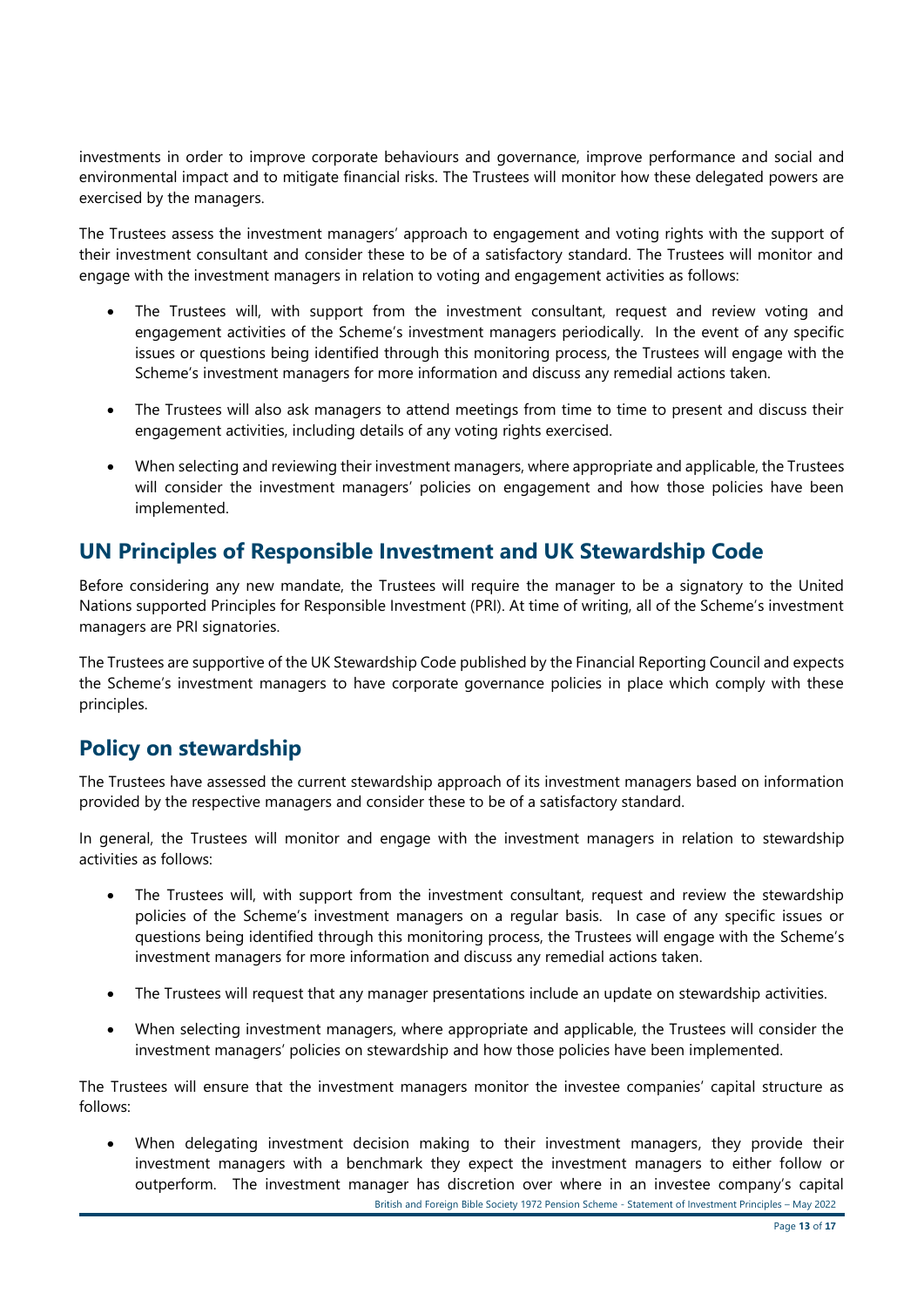structure it invests (subject to the restrictions of the mandate), whether directly or as an asset within a pooled fund.

- The Trustees are of the belief that ESG and climate risk considerations extend over the entirety of a company's corporate structure and activities (that is, that they apply to equity, credit and property instruments or holdings). The Trustees also recognises that ESG and climate related issues are constantly evolving and so too are the products available within the investment management industry to help manage these risks.
- The Trustees consider it to be a part of their investment managers' roles to assess and monitor developments in the capital structure for each of the companies in which the manager invests on behalf of the Scheme or as part of the pooled fund in which the Scheme holds units. The Trustees also consider it to be part of their investment managers' roles to assess and monitor how the companies in which they are investing are managing developments in ESG related issues, and in particular climate risk, across the relevant parts of the capital structure for each of the companies in which the managers invest on behalf of the Scheme. Where the Trustees use pooled funds, the Trustees expect the investment manager to employ the same degree of scrutiny.
- Through their consultation with the Principal Employer when setting this Statement of Investment Principles, the Trustees have made the Principal Employer aware of their attitude to ESG and climate related risks, how they intend to manage them and the importance that the pensions industry as a whole, and its regulators, place on them.

### **Conflicts of interest**

The Trustees will monitor actual and potential conflicts of interest in relation to their engagements as follows:

- The Scheme's investment consultant, Barnett Waddingham, are independent and no arm of their business provides asset management services. This, and their FCA Regulated status, make the Trustees confident that the investment manager recommendations they make are free from conflict of interest.
- The Trustees expect all investment managers to have a conflict of interest policy in relation to their engagement and ongoing operations. In doing so the Trustees believe they have managed the potential for conflicts of interest in the appointment of the investment manager and conflicts of interest between the Trustees/investment manager and the investee companies.

### **Incentivising alignment with the Trustees' investment policies**

The Trustees will ensure that the arrangements with the investment managers incentivise the investment managers to align their investment strategy and decisions with the Trustees' investment policies as follows:

- Prior to appointing an investment manager, the Trustees will discuss the investment manager's benchmark and approach to the management of ESG and climate related risks with the investment manager and/or the Scheme's investment consultant and consider how they are aligned with the Trustees' own investment aims, beliefs and constraints.
- When appointing an investment manager, in addition to considering the investment manager's investment philosophy, process and policies to establish how the manager intends to make the required investment returns, the Trustees will also consider how ESG and climate risk are integrated into these. If the Trustees deem any aspect of these policies to be out of line with their own investment objectives for the part of the portfolio being considered, they may use another manager for the mandate.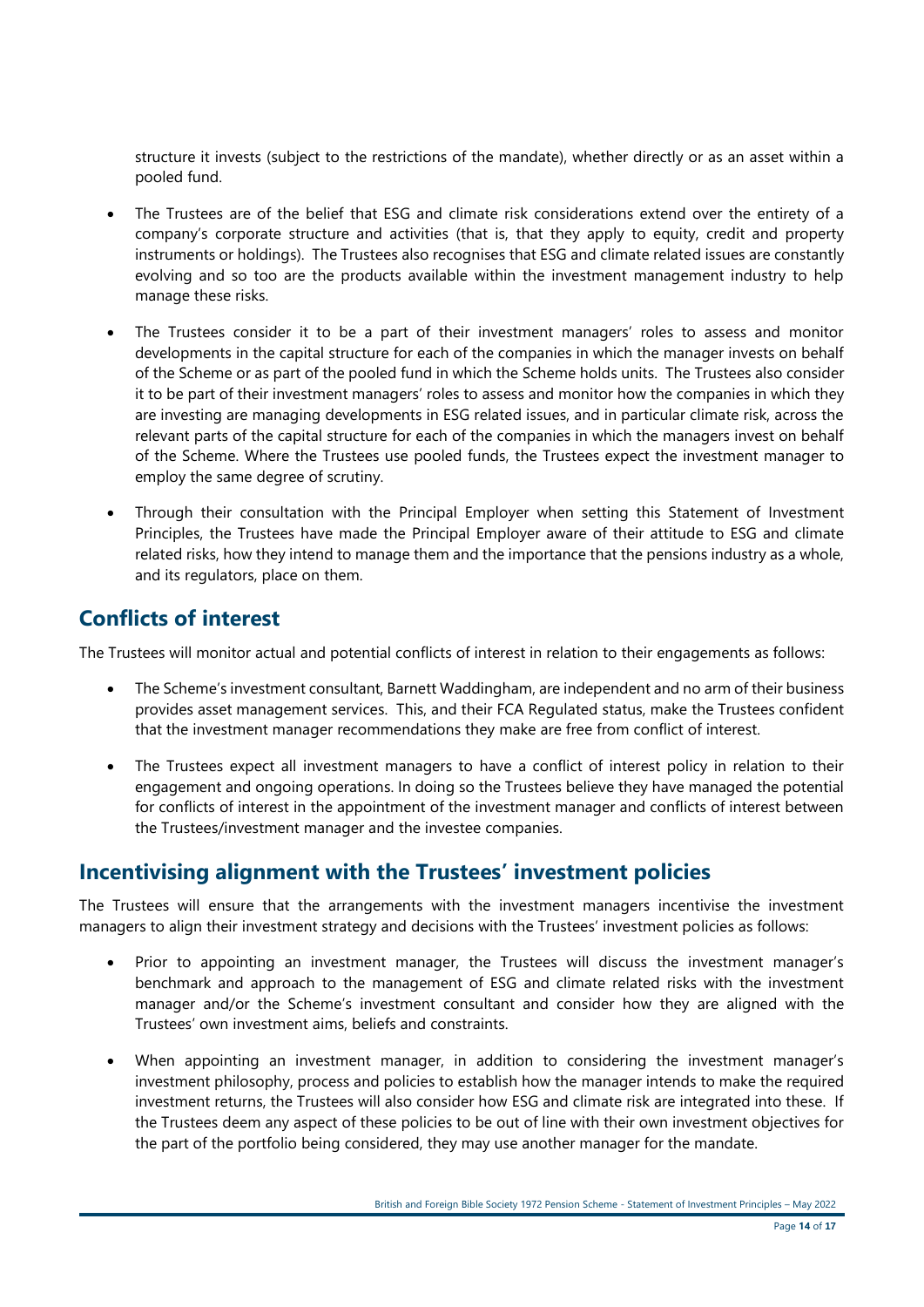- The Trustees carry out a strategy review at least every 3 years where they assess the continuing relevance of the strategy in the context of the Scheme and their aims, beliefs and constraints. The Trustees will monitor the investment managers' approach to ESG and climate related risks on an annual basis.
- In the event that the investment manager ceases to meet the Trustees' desired aims, including the management of ESG and climate related risks, using the approach expected of them, their appointment may be terminated.
- Investment manager ESG policies are reviewed in the context of best industry practice and feedback will be provided to the investment manager from time to time as deemed appropriate.

### **Incentivising assessments based on medium to long-term, financial and non-financial considerations**

The Trustees will ensure that the arrangements with the investment managers incentivise the investment managers to make decisions based on assessments about medium to long-term financial and non-financial performance of an issuer of debt or equity and to engage with issuers of debt or equity in order to improve their performance in the medium to long-term as follows:

- The Trustees are mindful that the impact of ESG and climate change may have a long-term nature. However, the Trustees recognise that the potential for change in value as a result of ESG and climate risk may occur over a much shorter term than climate change itself. The Trustees have acknowledged this in their investment management arrangements.
- When considering the management of objectives for an investment manager (including ESG and climate risk objectives), and then assessing their effectiveness and performance, the Trustees assess these over an agreed predetermined rolling timeframe. The Trustees believe the use of rolling timeframes, typically 3 to 5 years, is consistent with ensuring the investment manager makes decisions based on an appropriate time horizon. Where a fund may have an absolute return or shorter term target, this is generally supplementary to a longer term performance target. In the case of assets that are actively managed, the Trustees expects this to be sufficient to ensure an appropriate alignment of interests.
- The Trustees expect investment managers to be voting and engaging on behalf of the Scheme's holdings and the Scheme monitors this activity within the Implementation Statement in the Scheme's Annual Report and Accounts. The Trustees do not expect ESG considerations to be disregarded by the investment manager in an effort to achieve any short-term targets.

### **Method and time horizon for assessing performance**

The Trustees will ensure that the method (and time horizon) of the evaluation of the investment managers' performance and the remuneration for investment management services are in line with the Trustees' investment policies as follows:

- The Trustees monitor the performance of their investment managers over medium to long-term time periods that are predetermined and consistent with the Trustees' investment aims, beliefs and constraints.
- The Scheme invests solely in pooled funds. The investment managers are remunerated by the Trustees based on the assets they manage on behalf of the Trustees. As the funds grow, due to successful investment by the investment manager, they receive more and as values fall they receive less. Details of the fee structures for the Scheme's investment managers are contained in the "Fee agreements" section in Appendix 1.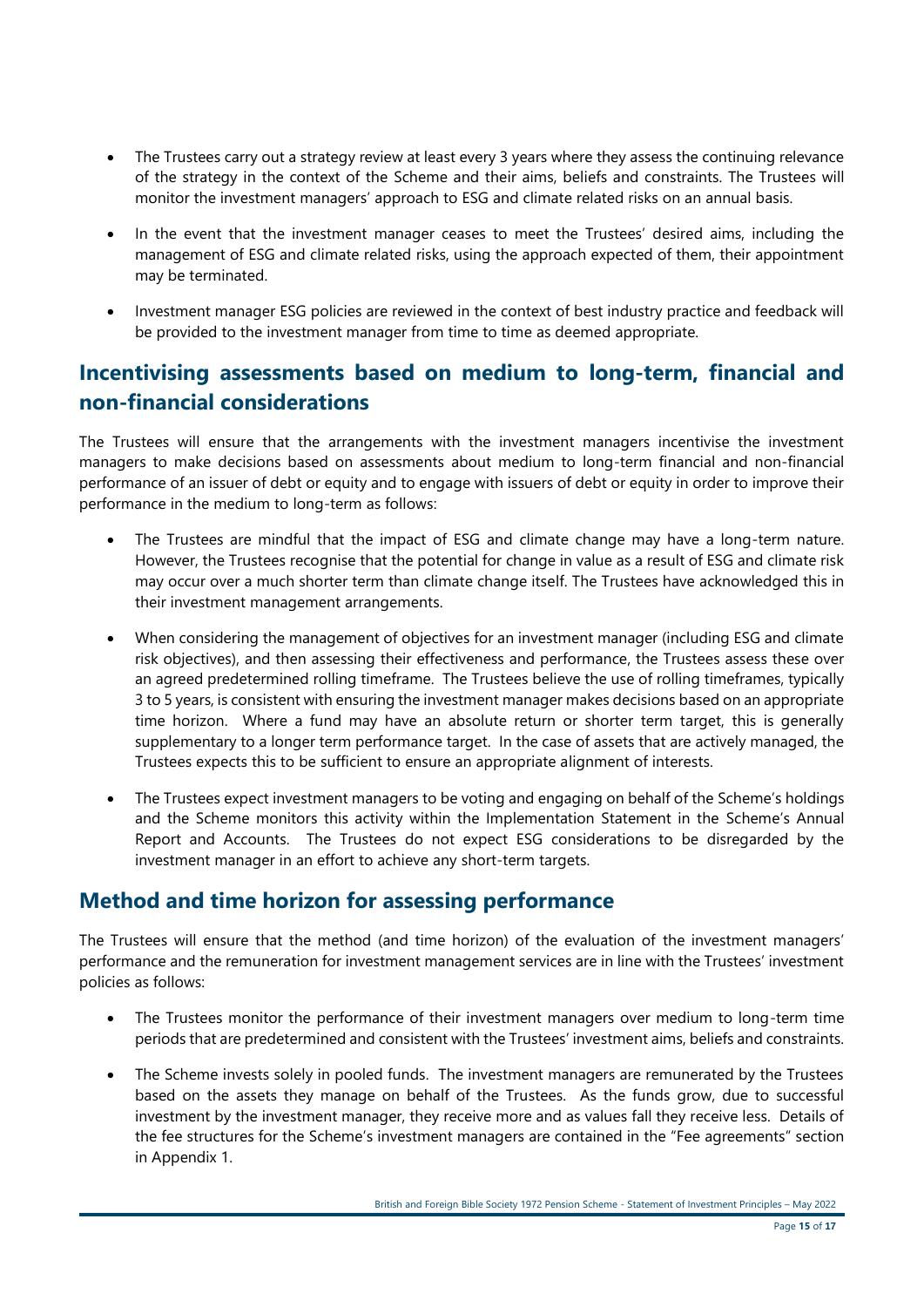- The Trustees believe that this fee structure enables the investment managers to focus on long-term performance without worrying about short-term dips in performance significantly affecting their revenue.
- The Trustees ask the Scheme's investment consultant to assess if the investment management fee is in line with the market when the manager is selected, and the appropriateness of the investment management charges are considered every three years as part of the review of the Statement of Investment Principles.

#### **Portfolio turnover costs**

The Trustees will monitor "portfolio turnover costs" incurred by the investment managers and consider the portfolio turnover as follows:

- The Trustees acknowledge that portfolio turnover costs can impact on the performance of their investments. Overall performance is assessed as part of the half-yearly investment monitoring process.
- During the investment manager appointment process, the Trustees will consider both past and anticipated portfolio turnover levels. When underperformance is identified, deviations from the expected level of turnover may be investigated with the investment manager concerned if it is felt they may have been a significant contributor to the underperformance. Assessments will reflect market conditions and peer group practices.

#### **Duration of arrangements with investment managers**

The durations of the arrangements with the investment managers are open-ended, rather than being subject to a fixed duration contract. The Scheme has had holdings with M&G since February 1996, Legal & General since March 2001 and Baillie Gifford since January 2011. The Scheme has been invested with both Aegon and Ruffer since December 2018.

The suitability of the Scheme's asset allocation and its ongoing alignment with the Trustees' investment aims, beliefs and constraints is assessed every three years, or when changes deem it appropriate to do so more frequently. As part of this review the ongoing appropriateness of the investment managers, and the specific funds used, is assessed.